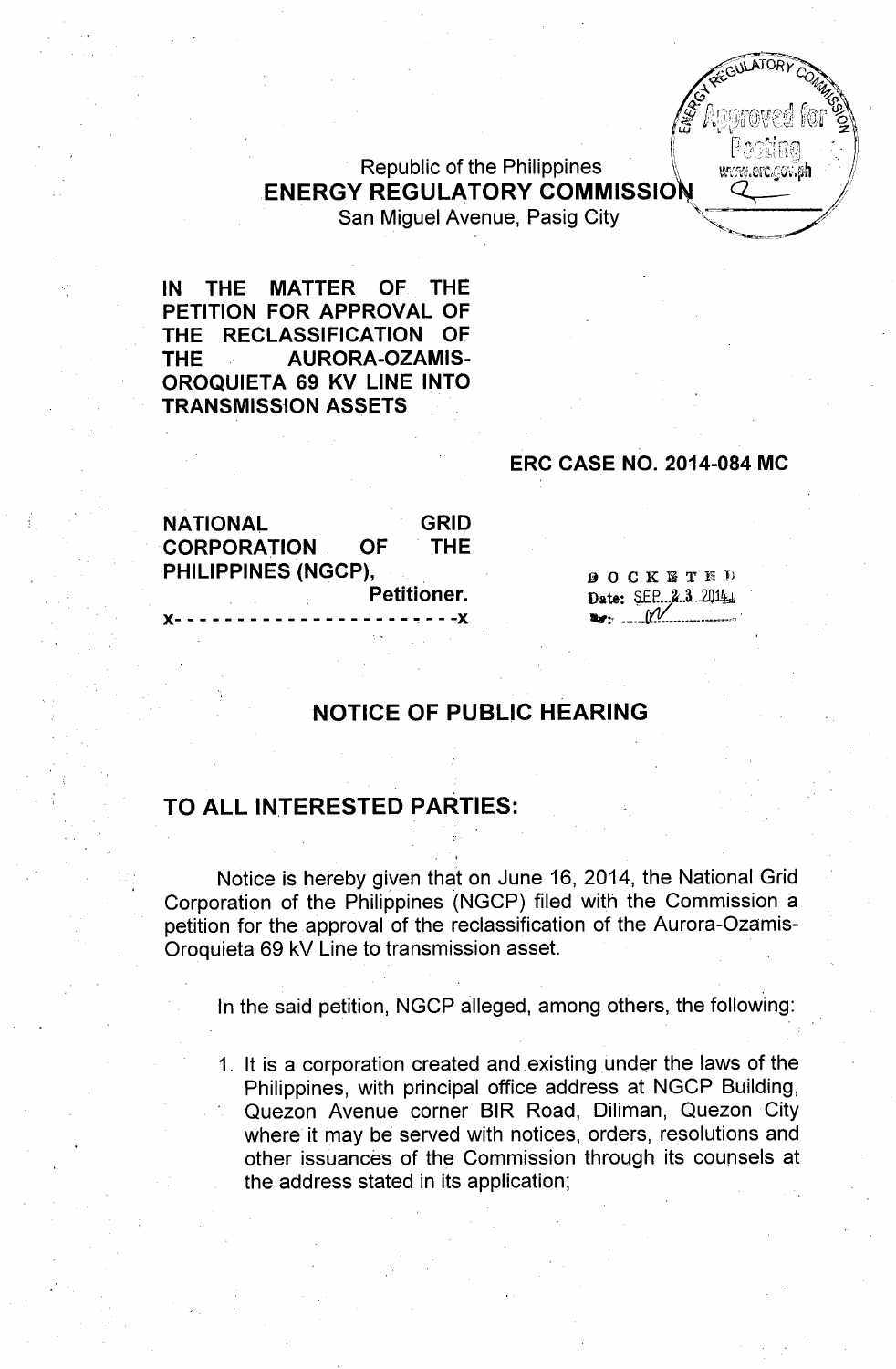.,

- 2. Pursuant to Section 8 Republic Act No. 9136, otherwise known as the Electric Power Industry Reform Act of 2001 (EPIRA), it is authorized and responsible for the planning, construction and centralized operation and maintenance of its high-voltage transmission facilities, including grid interconnections and ancillary services as well as the operation and maintenance of the subtransmission assets until their disposal to qualified distribution utilities which are in a position to take over the responsibility for operating, maintaining, upgrading, and expanding said assets;
- 3. One of the subtransmission assets presently owned by the National Transmission Corporation (TRANSCO) but 'operated and maintained by NGCP is the Aurora (Mahayahay)-Ozamis-Oroquieta 69kV Line;
- 4. The Aurora-Ozamis-Oroquieta 69kV Line serves Misamis Occidental II Electric Cooperative (MOELCI 2), a load customer;
- 5. King Energy Generation, Inc. ("KEGI"), a generator, proposed to construct a 15.6 MW Diesel Power Plant in Brgy. Map-an, Panaon, Misamis Occidental. This will be connected to the Aurora-Ozamis-Oroquieta 69 kV line. Said power plant is expected to be in commercial operation at the end of 2014;
- 6. Thus, it has undertaken and prepared a System Impact Study for the connection of 15.6 MW Misamis Occidental Diesel Power Plant of KEGI and it approved the proposed connection scheme of KEGI;
- 7. Presented below is the approved connection schemes for KEGl's power plants: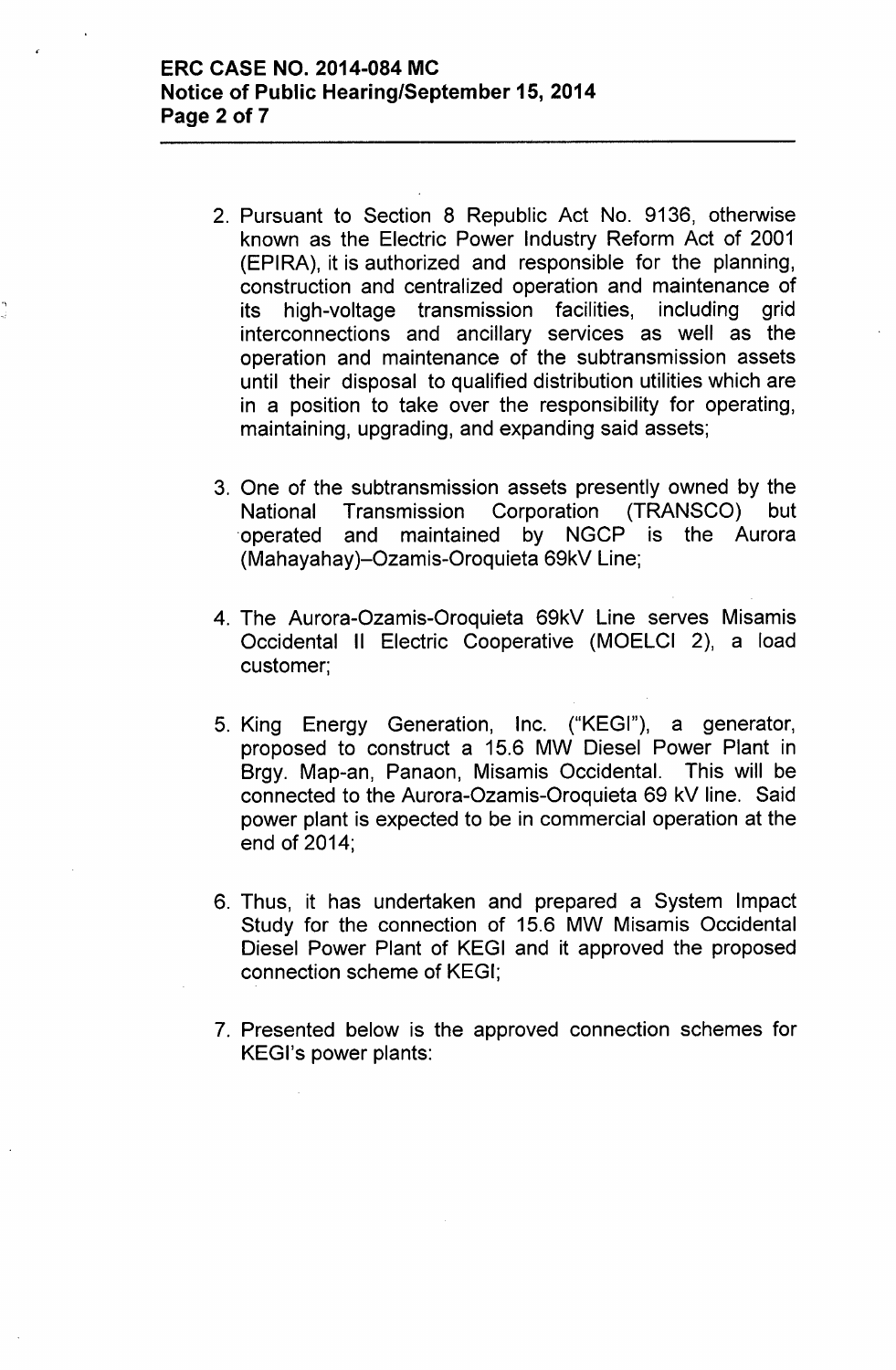### ERC CASE NO. 2014-084 MC Notice of Public Hearing/September 15,2014 Page 3 of 7



- 8. As can be seen from the diagram above, Aurora-Ozamis-Oroquieta 69 kV line will perform transmission functions taking into account the connection of both load customers and generator to the same lines, and thus should be classified as transmission asset;
- 9. This finds support in the Honorable Commission's *"Guidelines to the Sale and Transfer of TRANSCO's Subtransmission Assets and the Franchising of Qualified Consortium"* promulgated on October 17, 2003, particularly Article 2 Section III which provides:

"Technical and Functional Criteria - the assets shall be classified based on the technical and functional criteria enumerated in Sections 4 and 6, Rule 6, Part II of the IRR of the Act, including but not necessarily limited to the following:

"A. Directly Connected Generators: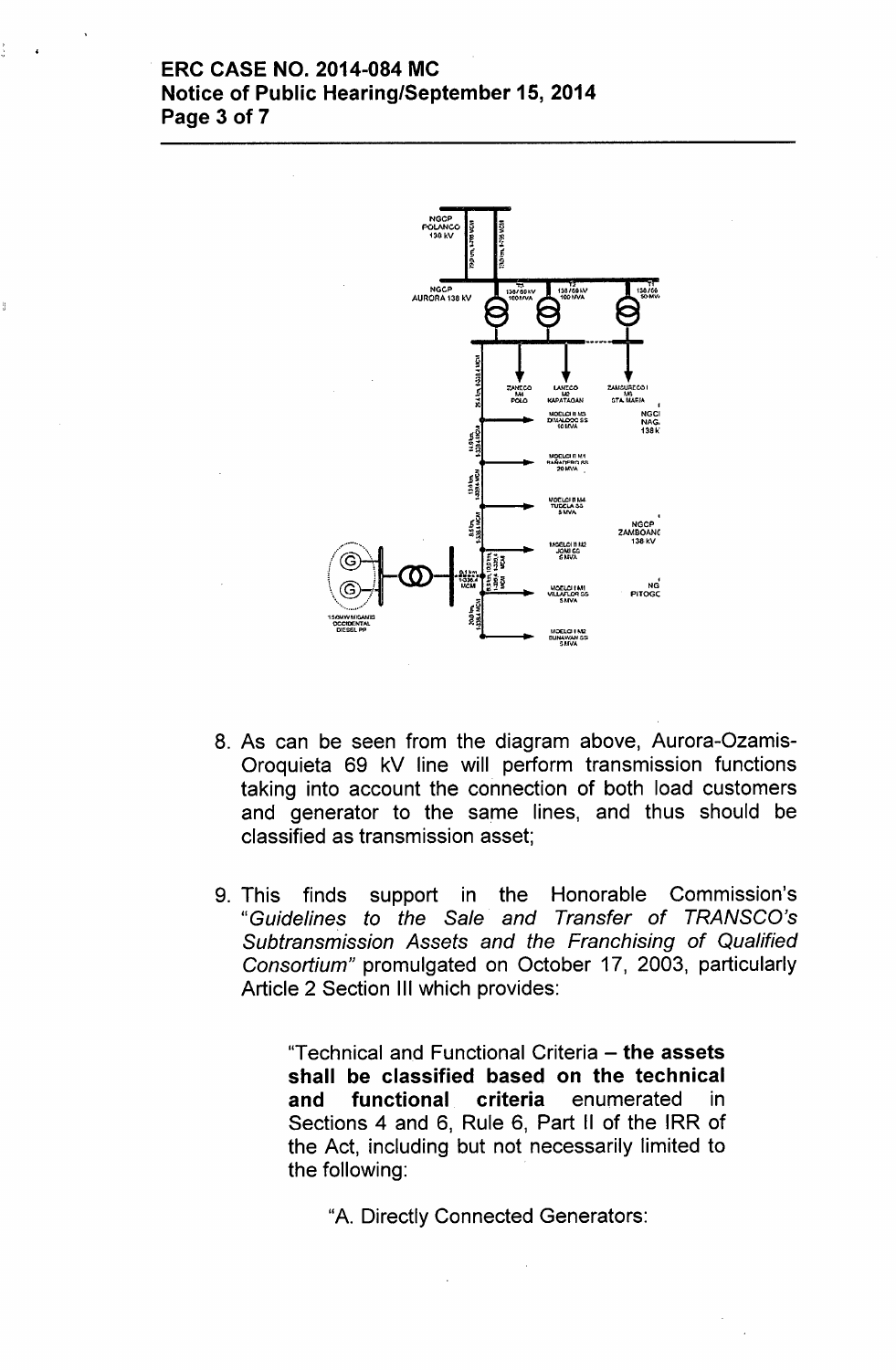Lines, power transformers and other assets held by TRANSCO or its buyer or concessionaire, which allow the transmission of electricity to a grid from one or more directly connected generators, shall be classified as transmission assets." (emphasis supplied)

10. The Commission thereafter issued Resolution No. 16 Series of  $2011<sup>1</sup>$  which provides:

"Section 2.0: Definition of Terms

"Connection Assets: 'those assets that are put in place primarily to connect a Customer/s to the Grid and used for purposes of Transmission Connection Services for the conveyance of electricity which if taken out of the System, will only affect the Customer connected to it and will have minimal effect on the Grid, or other Customers;'

"Section 4.2. Connection Assets for Generation Customers of Transmission Provider.

"A generation company may develop and own or operate a dedicated point-to-point limited facilities provided, that such facilities are required only for the purpose of connecting to the transmission system, and are used solely by the generating facility subject to prior authorization by the ERC." (Emphasis supplied.)

- 11. Corollarily, any asset which is not solely used by either a load customer or generator should be classified as transmission asset;
- 12. The Commission adopted the above-mentioned resolutions in its ruling in ERC Case No. 2010-032 MC entitled *"In the Matter of the Petition for Approval of the Reclassification of the National Transmission Corporation Subtransmission*

<sup>1</sup> Entitled "Resolution Adopting the Amended Rules on the Definition and Boundaries of Connection Asset for Customers of Transmission Provider"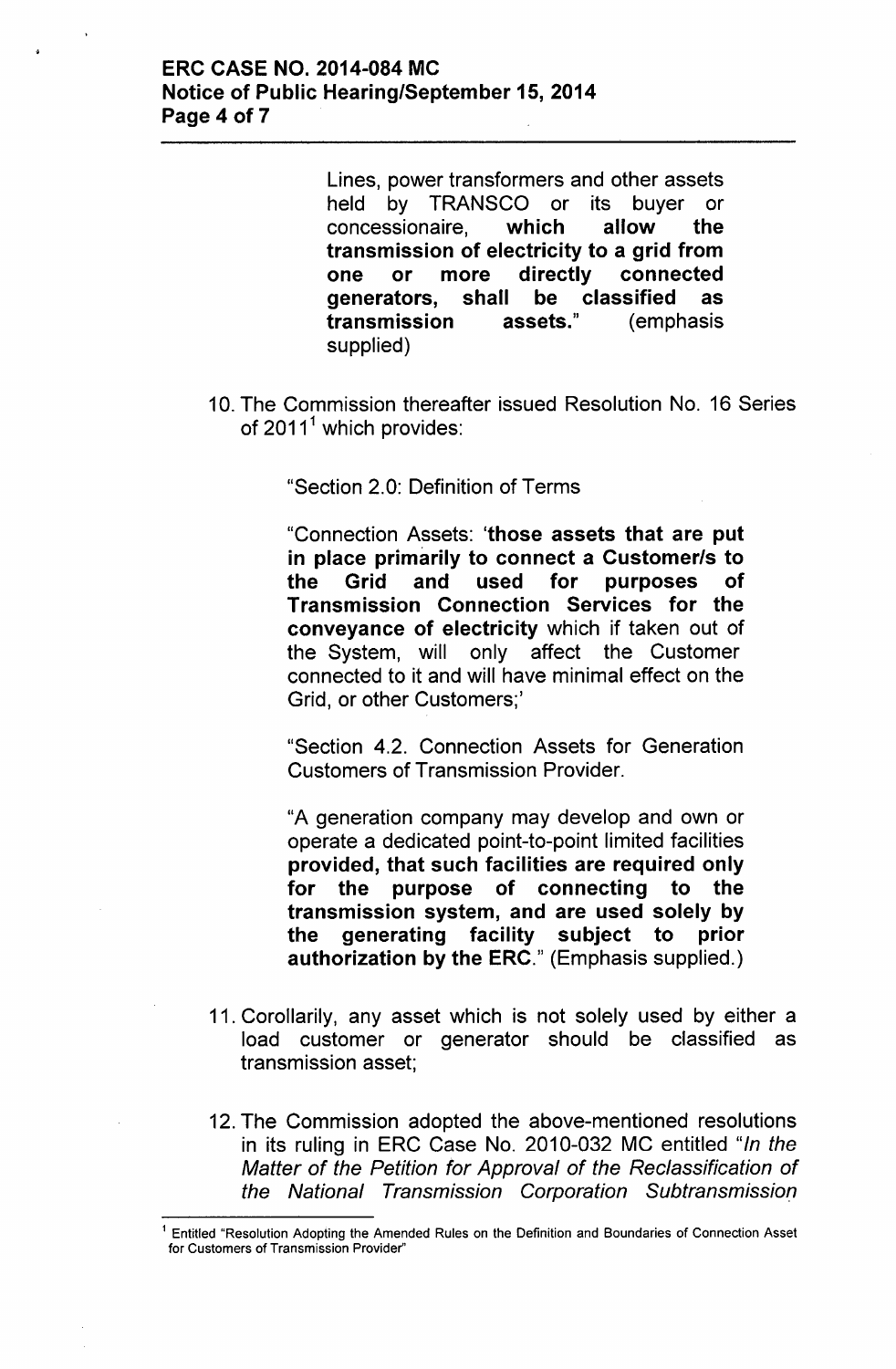### ERC CASE NO. 2014-084 MC Notice of Public Hearing/September 15,2014 Page 5 of 7

*Asset to Full Transmission Asset Serving the Dingle-Passi Lines in Iloilo*,"<sup>2</sup> as follows:

"Section 2, Article III of the Guidelines to the Sale and Transfer of the TRANSCO's Subtransmission Assets and the Franchising of Qualified Consortium reads:

> "Technical and Functional Criteria - the assets shall be classified based on the technical and functional criteria enumerated in Sections 4 and 6, Rule 6, Part II of the IRR of the Act, including, but not necessarily limited to the following:

"a) Directly Connected Generators

"Lines, power transformers and other assets held by TRANSCO or its Buyer or Concessionaire, which allow the transmission of electricity to a Grid from one or more Directly Connected Generators, shall be classified as Transmission Assets.

#### xxx

"Based on the foregoing provision, the Commission may only reclassify TRANSCO's subtransmission asset to a transmission asset when the generator, which intends to transmit electricity to the Grid, is connected to said subtransmission asset.

#### xxx

UWHEREFORE, the foregoing premises considered, the petition filed by Central Azucarera De San Antonio, Inc. (CASA) for approval of the reclassification of the National Transmission Corporation's (TRANSCO) Subtransmission Asset to full

<sup>2</sup> Decision dated 01 December 2010.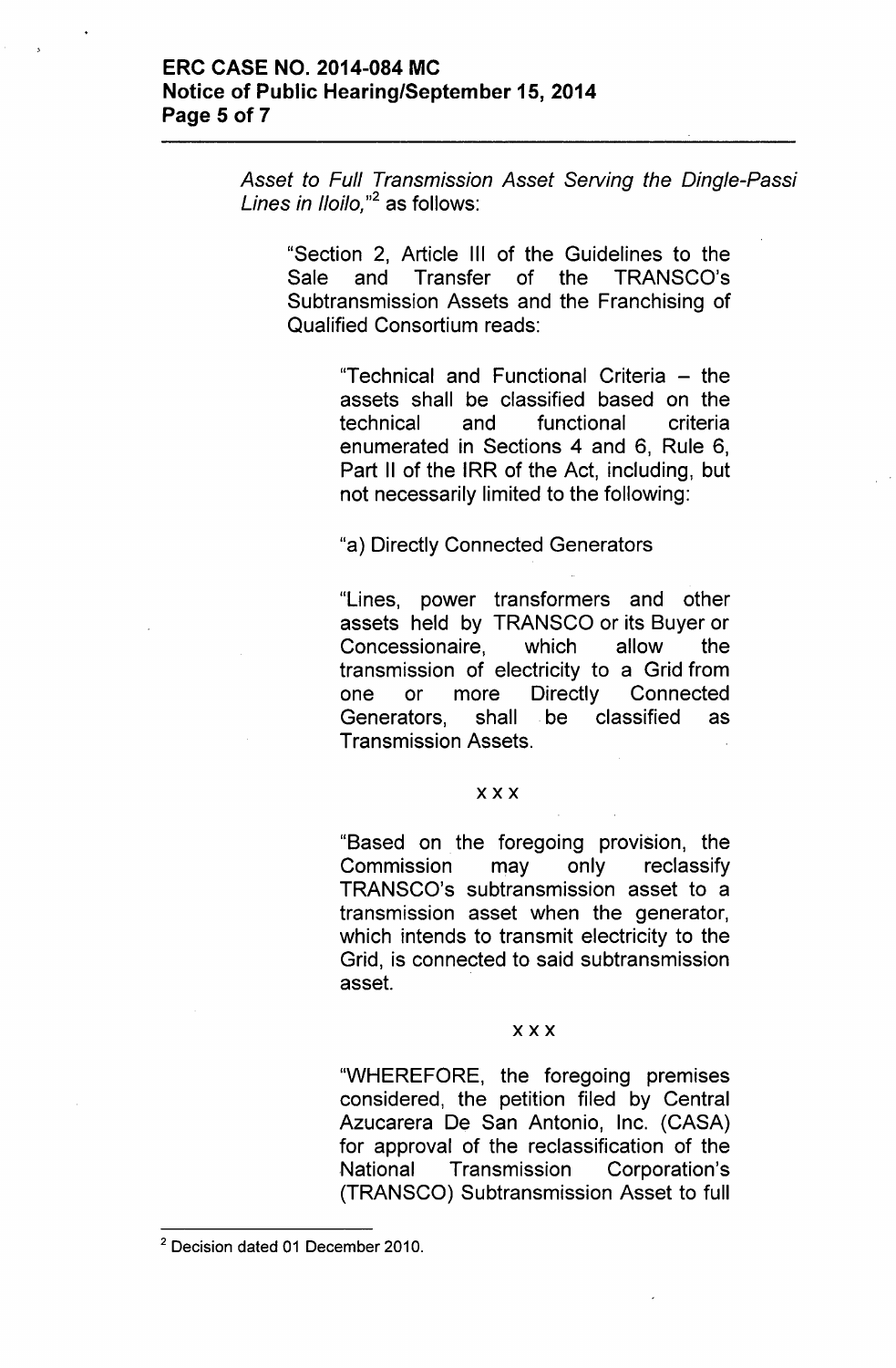transmission asset serving Dingle-Passi Lines in Iloilo is hereby APPROVED subject to the condition that CASA's bagasse power plant should connect to the Dingle-Passi 69 kV Line and only the portion of the said line where CASA's plant is connected shall be reclassified as transmission asset."

13. In ERC Case No. 2009-180RC entitled *"In the Matter of the Application for Approval of the Maximum Allowable Revenue for the Third Regulatory Period (2011-2015) of the National Grid Corporation of the Philippines During the Regulatory Reset Process for the Third Regulatory Period in Accordance with the Alternative Form of Rate Setting Methodology under the Rules in Setting Transmission Wheeling Rates.*<sup>3</sup> the ERC ruled:

> "The La-Trinidad-Calot 69kV line is classified as Transmission asset since during off-peak hours, a generator connected to that line delivers power to the grid."

- 14. In view of the foregoing, it is submits that the Aurora (Mahayahay) - Ozamis 69kv Line and the Ozamis-Oroqueta 69 kV Line should be immediately reclassified to full transmission assets; and
- 15. It prays that the instant petition be granted and the Aurora (Mahayahay) - Ozamis-Oroquieta 69 kV Line be reclassified as Transmission Asset.

The Commission has set the petition for jurisdictional hearing, expository presentation, pre-trial conference and evidentiary hearing on October 23, 2014 (Thursday) at ten o'clock in the morning (10:00 A.M.) at the ERC Hearing Room,  $15<sup>th</sup>$  Floor, Pacific Center Building, San Miguel Avenue, Pasig City.

<sup>&</sup>lt;sup>33</sup> ERC Order dated 06 July 2011